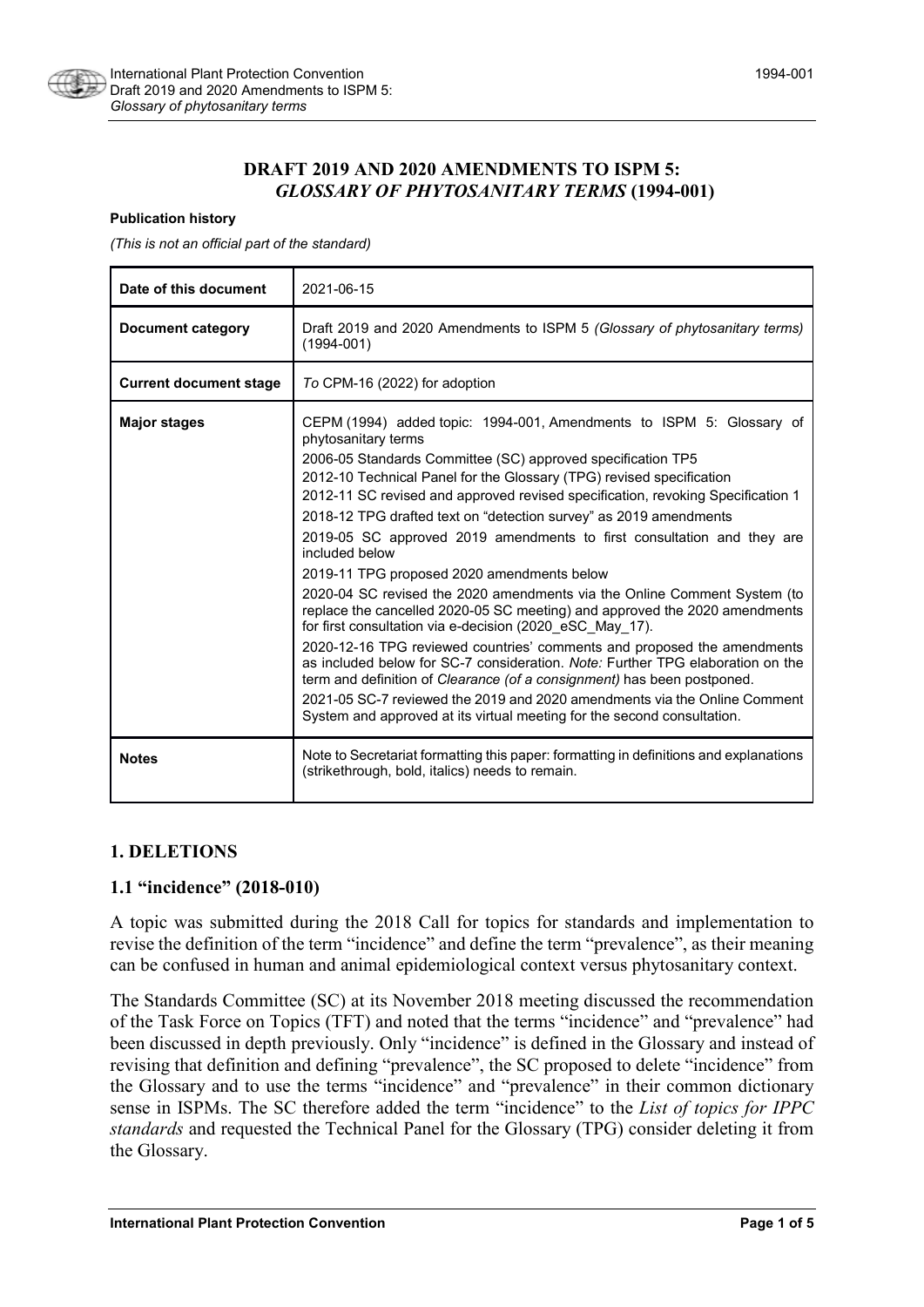At its November 2019 meeting, the TPG analyzed previous work carried out by the TPG and decisions of SC and CPM since 1995, with regard to the term "incidence" and the linked Glossary terms "area of low pest prevalence" and "tolerance level". The TPG recalled that the initial intention had been to define the term "prevalence" but, following a lengthy process of consideration and consultation on the terms "prevalence", "incidence" and "tolerance", the term and definition of "incidence" (as well as of "tolerance level") had finally been adopted in 2009 and included in the Glossary rather than "prevalence". The TPG discussed all relative merits of retaining "incidence" in the Glossary, replacing it by "prevalence", or having both terms in the Glossary.

Considering the extensive past discussions on the possible definitions of the terms "prevalence" and "incidence" and the divergent points of view expressed, the TPG confirmed that it is unlikely that an agreement could be reached on a revised Glossary definition of "incidence" and a new Glossary definition of "prevalence". Recognizing the pragmatic direction set out by the SC, the TPG therefore agreed to propose that the term "incidence" be deleted from the Glossary, with no ink amendments to the definition of "tolerance level" (which refers to "incidence"), and that the words "incidence" and "prevalence" be used in ISPMs with their general, dictionary meaning.

The following explanatory points may be considered when reviewing the proposal for the deletion of the term "incidence (of a pest)":

- The current Glossary definition of "incidence", although fitting well with the use of the term in plant protection, corresponds to the epidemiological definition of "prevalence" as used in human and animal health. For example, *TERMIUM Plus* defines the two terms as following for the subject field "Statistics; Epidemiology; General Medicine, Hygiene and Health":
	- o incidence: The number of new cases of a disease or condition in a population at risk over a given period, usually one year;
	- o prevalence: The number of people in a population with a specific disease or condition at a given time, usually expressed as a proportion of the number of affected people to the total population;
- The general meaning of "incidence" in conventional dictionaries is consistent with its Glossary definition that simply makes the term more specific to plant protection;
- It is therefore proposed that the term "incidence" be removed from the Glossary, and the terms "prevalence" and "incidence" used in their common dictionary sense.

# *Proposed deletion*

| <b>incidence</b> (of a | Proportion or number of units in which a <b>pest</b> is present in a sample, |
|------------------------|------------------------------------------------------------------------------|
| pest)                  | <b>consignment, field</b> or other defined population [CPM, 2009]            |

### **2. REVISIONS**

# **2.1 "emergency action" (2018-044)**

At its December 2018 meeting, the TPG, while considering the comments received from first consultation on the proposed revised definition of the term "treatment" (2017-008), discussed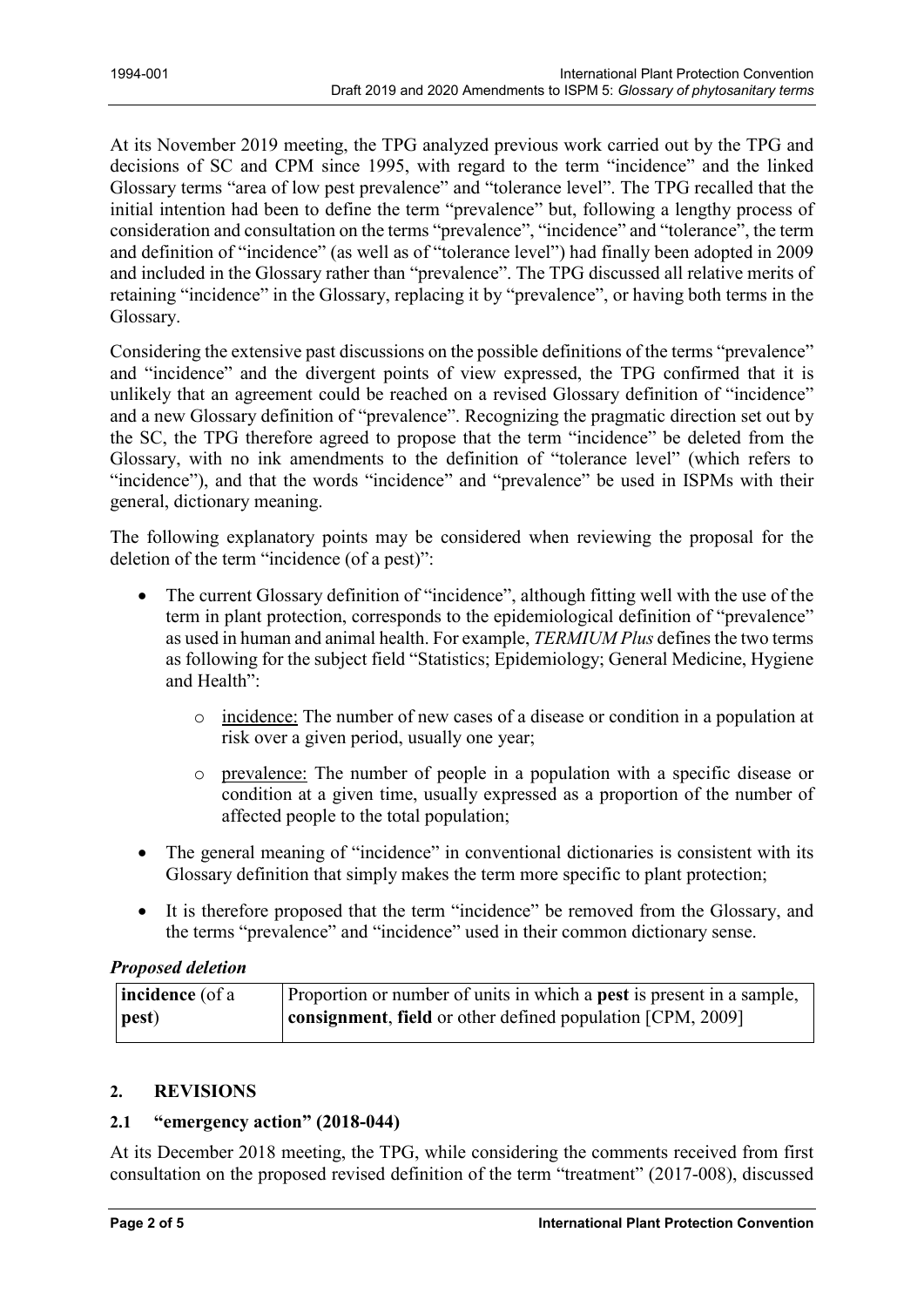how the term "emergency action" would apply for a new, non-yet regulated, pest discovered for instance in an imported consignment.

The TPG had considered it appropriate that such situations could be managed by the national plant protection organisations (NPPO) taking "emergency action" but had noted that, since the definition of "emergency action" refers back to "phytosanitary action" and therefore to the implementation of a "phytosanitary measure", it currently applies only to regulated pests.

Recalling that Article VII.6 of the IPPC states that "nothing in this Article shall prevent any contracting party from taking appropriate emergency action on the detection of a pest posing a potential threat to its territories or the report of such a detection", the TPG had considered that the text of the Convention justifies NPPOs taking action on any pest posing "a potential threat", including non-regulated pests. The TPG had therefore concluded that the definition of "emergency action" probably needed to be revised to cover non-regulated pests and in May 2019 the SC had agreed to add this term to the *List of topics for IPPC standards*.

At its November 2019 meeting, the TPG analysed the use of the terms "emergency action" and "phytosanitary action" in adopted ISPMs, and proposed a revised definition of "emergency action"" that went for the first consultation July through September 2020. In reviewing comments received from that consultation, the TPG at its December 2020 meeting produced a revised proposal which was amended by the SC-7 in May 2021 and is presented below.

The following explanatory points may be considered when reviewing the proposal for the revision of the definition of "emergency action":

- There is a need for replacing "phytosanitary" with "official" in the current wording "phytosanitary action", to clarify that an emergency action can target both regulated and non-regulated pests, and at the same time retain the notion that any emergency action should be taken under the authority of the NPPO;
- In the definition, replacing "action" with "operation" is proposed for consistency with the definition of "phytosanitary action", being "an official operation, such as inspection, testing, surveillance or treatment, undertaken to implement phytosanitary measures";
- With the word "phytosanitary" being replaced by "official", wording is being added to explicitly state the purpose of an emergency action, namely "to prevent the entry, establishment or spread of a pest"; it is noted that a pest in question may be a regulated or a non-regulated pest, in consistency also with the change from "phytosanitary" to "official" (about the operation);
- To distinctly characterize the situation in which an emergency action may be undertaken,
	- o the word "phytosanitary" (about the situation) has been removed to avoid any confusion with situations where a "phytosanitary action" may be undertaken, and
	- o the phrase "not addressed by existing phytosanitary measures" has been added, thereby clearly distinguishing the situation triggering an "emergency action" from the situation triggering a "phytosanitary action", where, according to its definition, operations are undertaken to implement (existing) phytosanitary measures.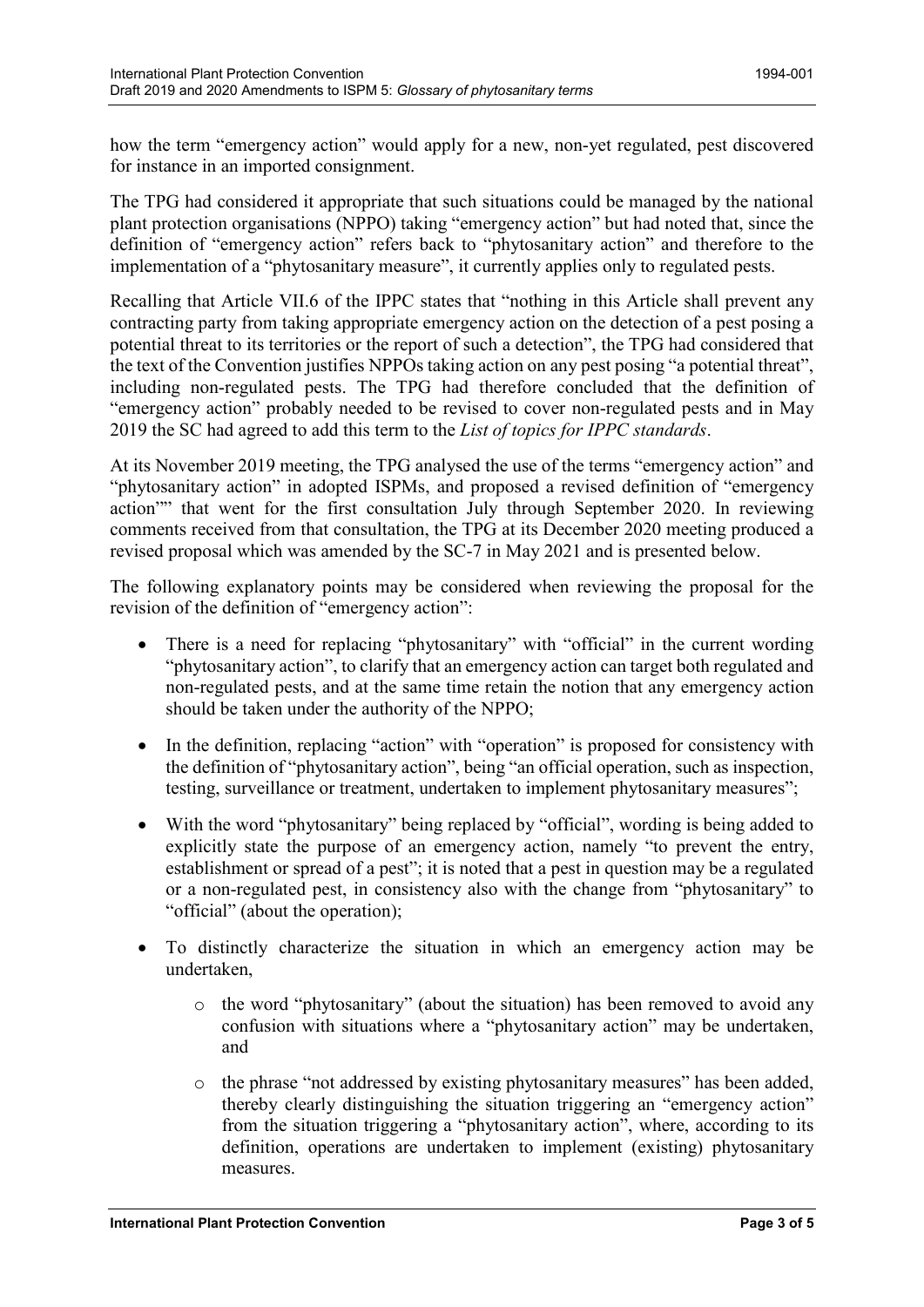- Thus with the revision the distinction is clarified as to how the terms "phytosanitary" action" and "emergency action" should be used appropriately, namely:
	- o the term "phytosanitary action" for operations undertaken to implement phytosanitary measures (e.g. in case of non-compliance of a consignment with phytosanitary import requirements);
	- o the term "emergency action" for operations undertaken in new or unexpected situations not addressed by existing phytosanitary measures, such as the detection in an imported consignment of a pest not previously assessed, or not regulated for that particular host or pathway, or the detection in an area of a pest that needs to be prevented from establishing or spreading following its recent entry. Thus, the two concepts are disjunctive, the one not being a subset of the other.
- The proposed revision of the definition adequately reflects the disjunctive use of the terms "emergency action" and "phytosanitary action" in adopted ISPMs.

# *Current definition*

| emergency action | A prompt <b>phytosanitary action</b> undertaken in a new or unexpected |
|------------------|------------------------------------------------------------------------|
|                  | phytosanitary situation [ICPM, 2001]                                   |

## *Proposed revision*

| emergency action | A prompt <b>phytosanitary official action</b> operation     |
|------------------|-------------------------------------------------------------|
|                  | undertaken to prevent the entry, establishment or spread of |
|                  | a pest in a new or unexpected phytosanitary situation not   |
|                  | addressed by existing phytosanitary measures                |

# **2.2 "detection survey" (consequential to 2015-013 "survey")**

The Glossary term "survey" was added to the List of Topics for IPPC Standards by the SC in May 2013, for the TPG to consider whether the concept of "absence" should be included in its definition. TPG proposed to the draft 2017 Amendments a revision to the definition of "survey", in accordance with the draft revision of ISPM 6 (*Surveillance*), the use of the term in other ISPMs and the three types of surveys defined in the Glossary. During their review of first consultation comments, SC-7 in May 2018 noted that "absence" of a pest is not included in the definition of "detection survey", and asked the TPG to consider whether that definition should be amended to include "or absence". Notably, the revised definition of "survey" to include "absence" was adopted by the CPM in 2019.

The TPG discussed the term "detection survey" in their December 2018 meeting and proposed a revised definition that went for the first consultation July through September 2020. In reviewing comments received from that consultation, the TPG at its December 2020 meeting produced the revised proposal as presented below.

The following explanatory points may be considered when reviewing the proposal for the revision of the definition:

• "Detection survey" is used in several instances throughout ISPMs when referring to determining or verifying absence of a pest.